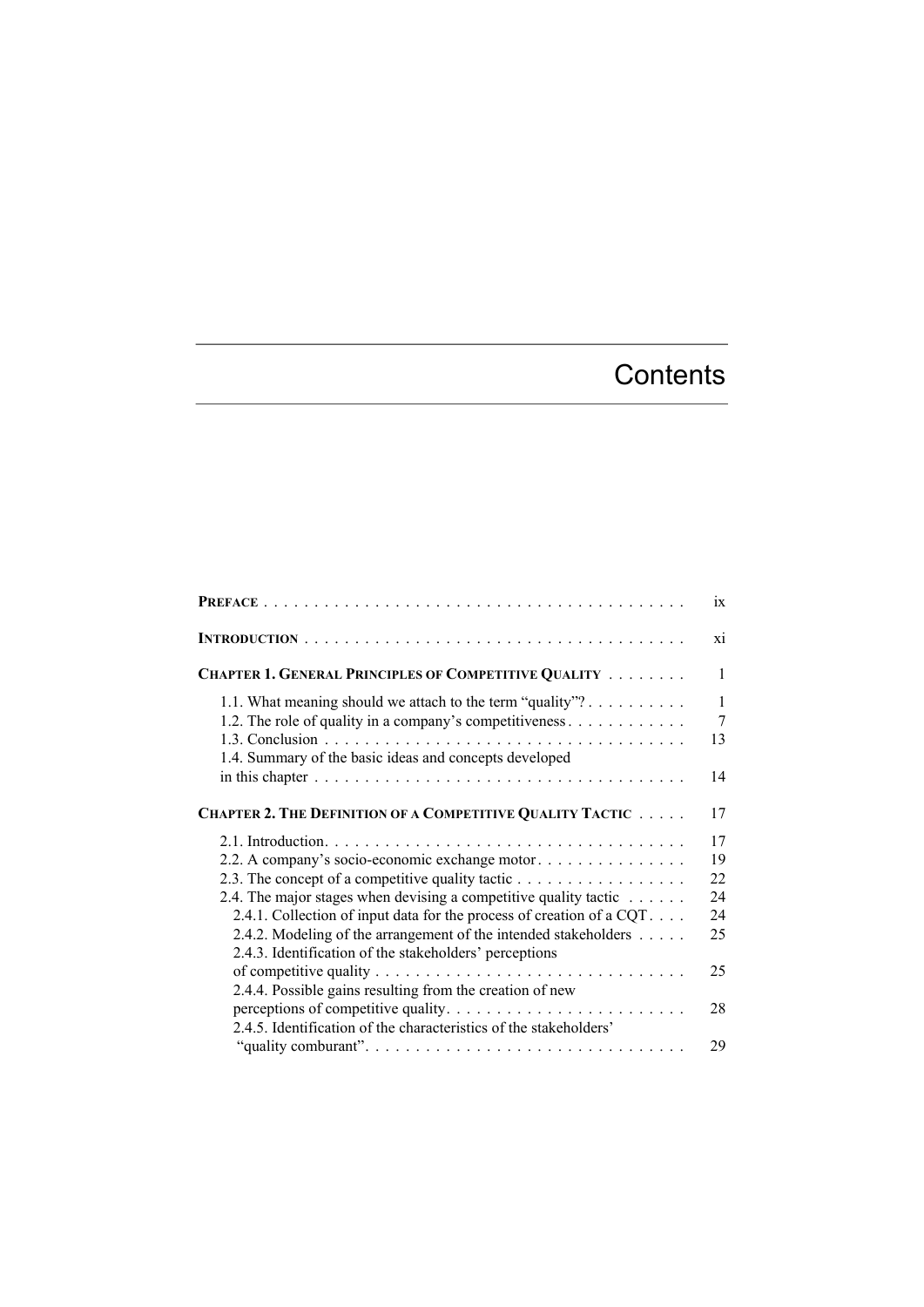| 2.4.6. Evolution of offerings to trigger perceptions                                         |    |
|----------------------------------------------------------------------------------------------|----|
|                                                                                              | 33 |
| 2.4.7. The means to be mobilized and the constraints to be taken                             |    |
| into account to produce quality carburants                                                   | 34 |
| 2.4.8. The CQTs needing to be elaborated in interrelations                                   |    |
| with certain suppliers in order to obtain resources                                          |    |
| that the company does not have $\dots \dots \dots \dots \dots \dots \dots \dots \dots \dots$ | 36 |
| 2.5. The major stages in the drawing up of a competitive quality                             |    |
|                                                                                              | 39 |
| 2.5.1. Collection of the input data for the process of elaboration                           |    |
|                                                                                              | 39 |
|                                                                                              | 39 |
| 2.6. An atypical example of a competitive quality tactic                                     | 41 |
|                                                                                              | 42 |
|                                                                                              | 43 |
| 2.9. Summary of the basic ideas and concepts developed                                       |    |
|                                                                                              | 45 |
|                                                                                              |    |
| CHAPTER 3. DEPLOYMENT OF A COMPETITIVE QUALITY TACTIC                                        | 51 |
|                                                                                              | 51 |
| 3.2. The technical functions of a competitive total quality process                          | 52 |
| 3.3. The input data for deployment of a DSA's CQT                                            | 55 |
|                                                                                              | 56 |
| 3.5. The impact of a competitive quality tactic on quality marketing                         | 57 |
| 3.6. The impact of a competitive quality tactic on the competitive                           |    |
|                                                                                              | 60 |
| 3.7. The impact of a competitive quality tactic on the qualification                         |    |
| of the system of production of quality carburant.                                            | 65 |
| 3.8. The impact of a competitive quality tactic on the monitoring                            |    |
|                                                                                              | 67 |
| 3.9. The impact of a competitive quality tactic on the assurance                             |    |
|                                                                                              | 68 |
| 3.10. The impact of a competitive quality tactic on improving                                |    |
| the efficiency of a competitive total quality process                                        | 70 |
|                                                                                              | 78 |
| 3.12. Summary of the basic ideas and concepts developed                                      |    |
|                                                                                              | 78 |
| <b>CHAPTER 4. THE CONDITIONS FOR SUCCESS</b>                                                 |    |
|                                                                                              | 85 |
|                                                                                              | 85 |
|                                                                                              |    |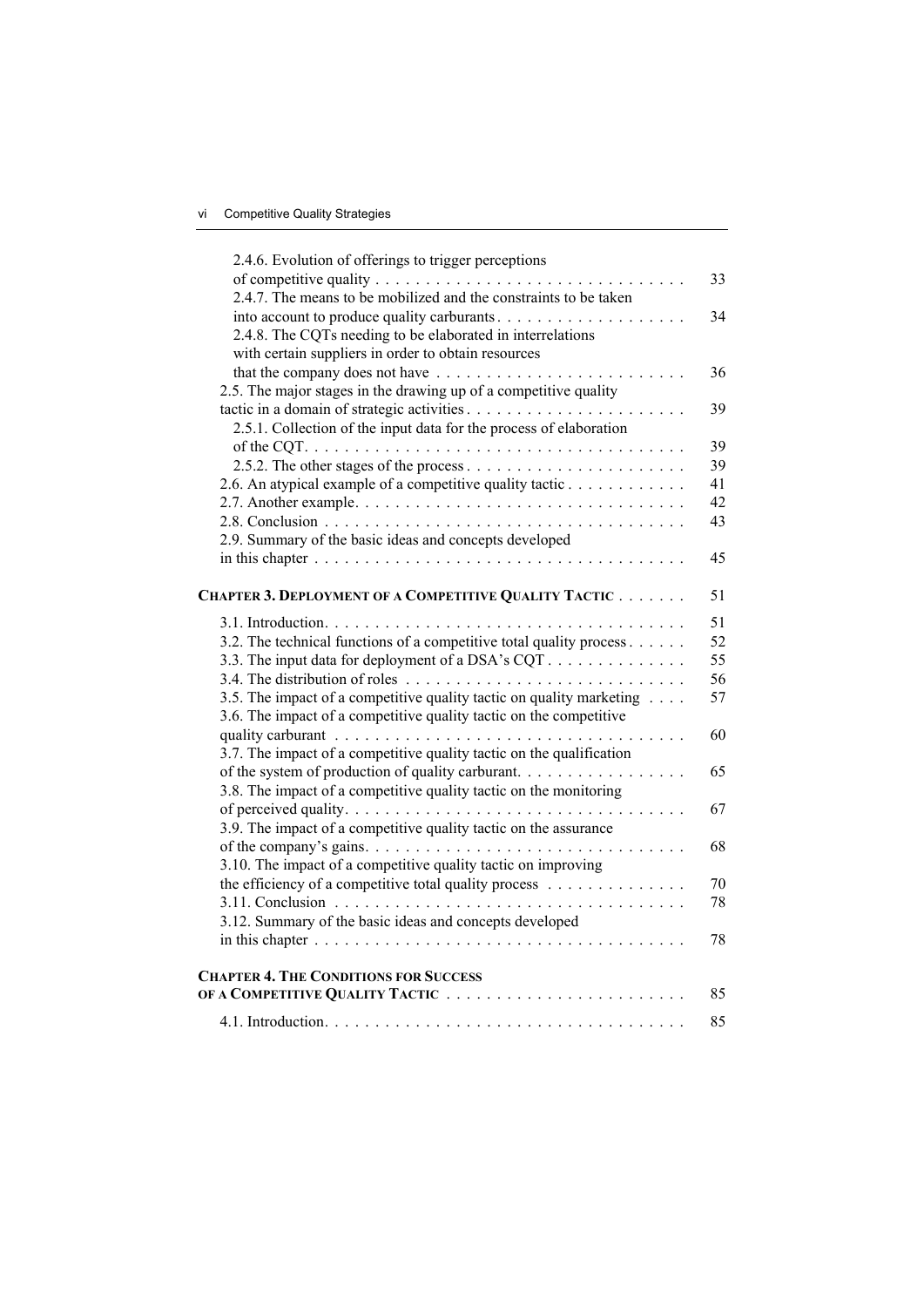| 4.2. Raising the level of the system of production of a competitive                                                                                                         |     |
|-----------------------------------------------------------------------------------------------------------------------------------------------------------------------------|-----|
|                                                                                                                                                                             | 87  |
| 4.3. Enhancing the value of the project to bring the system                                                                                                                 |     |
| for production of competitive quality tactic up to scratch                                                                                                                  | 90  |
|                                                                                                                                                                             | 90  |
|                                                                                                                                                                             | 96  |
|                                                                                                                                                                             | 96  |
| 4.7. Summary of the basic ideas and concepts developed                                                                                                                      |     |
|                                                                                                                                                                             | 97  |
| CHAPTER 5. SELLING A COMPETITIVE QUALITY TACTIC                                                                                                                             | 101 |
|                                                                                                                                                                             |     |
|                                                                                                                                                                             | 101 |
| 5.2. Input data for a CQCA $\ldots \ldots \ldots \ldots \ldots \ldots \ldots \ldots \ldots \ldots$<br>5.3. The major steps in the design of a competitive quality carburant | 106 |
|                                                                                                                                                                             | 107 |
| 5.4. The major steps in regulating the production of a competitive                                                                                                          |     |
|                                                                                                                                                                             | 110 |
|                                                                                                                                                                             | 112 |
| 5.6. Summary of the basic ideas and concepts developed                                                                                                                      |     |
| in this chapter $\ldots \ldots \ldots \ldots \ldots \ldots \ldots \ldots \ldots \ldots \ldots \ldots$                                                                       | 112 |
| CHAPTER 6. MANAGEMENT OF A COMPETITIVE QUALITY TACTIC                                                                                                                       | 117 |
|                                                                                                                                                                             | 117 |
|                                                                                                                                                                             | 120 |
| 6.2.1. Finalizing the process of elaboration of a CQT                                                                                                                       | 120 |
| 6.2.2. Imagining the scenario for the process                                                                                                                               | 120 |
| 6.2.3. Designing the processor that will carry out the process                                                                                                              | 121 |
|                                                                                                                                                                             | 124 |
| 6.2.5. Guiding the operation of the processor                                                                                                                               | 124 |
| 6.2.6. Monitoring the maintenance of the processor's capability                                                                                                             | 124 |
| 6.2.7. Enhancing the value of the processor's potential to perform                                                                                                          | 124 |
| 6.2.8. Evaluating the processor's performances                                                                                                                              | 125 |
| 6.2.9. Constantly improving the way in which the CQT                                                                                                                        |     |
|                                                                                                                                                                             | 125 |
| 6.3. Deployment of a competitive quality tactic                                                                                                                             | 125 |
|                                                                                                                                                                             | 126 |
| 6.3.2. Imagining the scenarios for the processes                                                                                                                            | 126 |
| 6.3.3. Designing the processor that will perform the processes                                                                                                              | 129 |
| 6.3.4. Qualifying the processor in charge of deploying the CQT. $\dots$ .                                                                                                   | 132 |
| 6.3.5. Guiding the processor's function and ensuring                                                                                                                        |     |
|                                                                                                                                                                             | 132 |
| 6.3.6. Enhancing the value of the processor's potential to perform                                                                                                          | 132 |
|                                                                                                                                                                             |     |